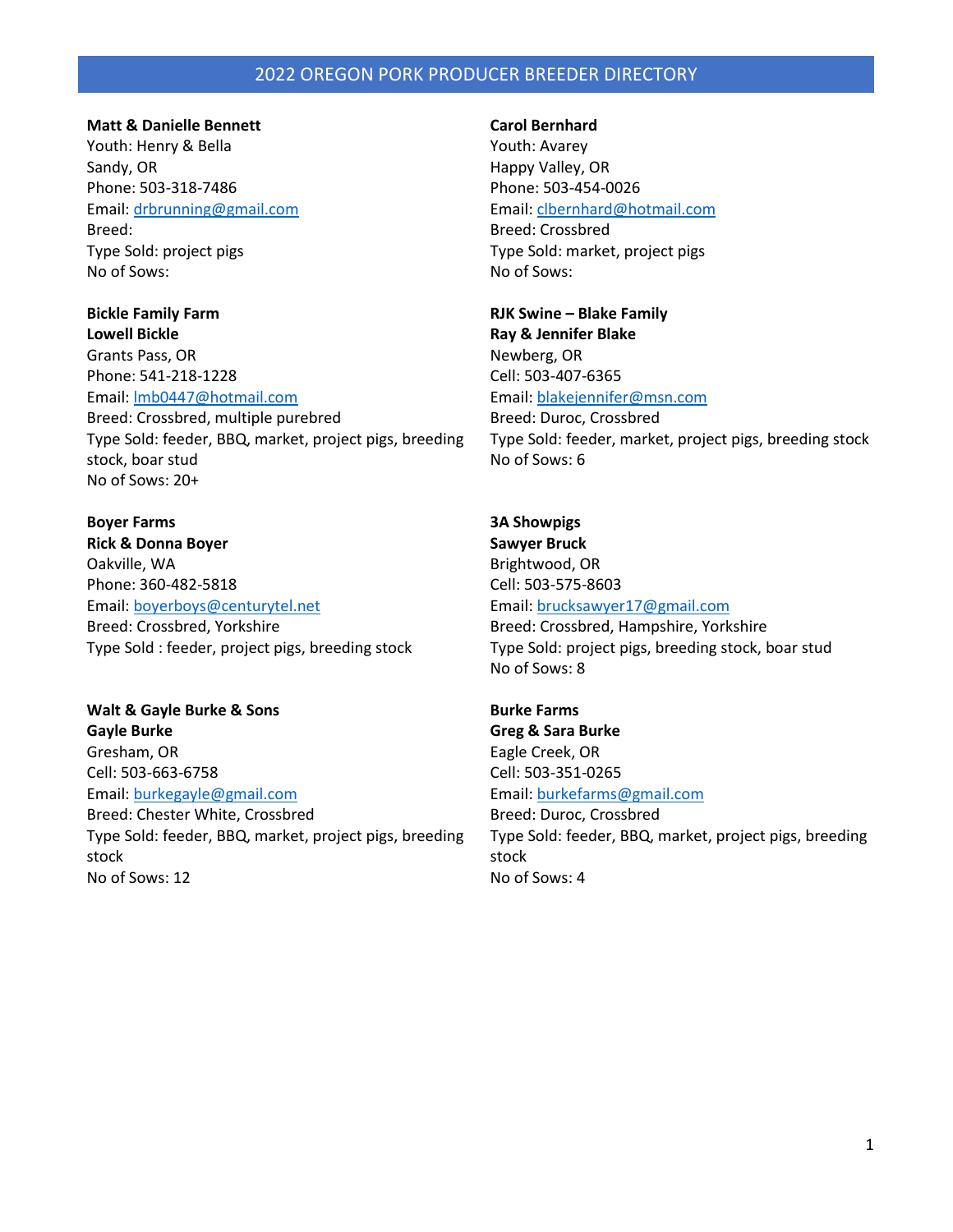## **Triple C Showpigs Todd & Katie Catterson**

Youth: Cade, Megan & Macy Prineville, OR Cell: 541-749-0211 Email[: todd@armstrongsurveying.net](mailto:todd@armstrongsurveying.net) Breed: crossbred Type Sold : feeder, BBQ, market, project pigs, breeding stock

No of Sows: 10

# **CW Farms**

**Cory & Whitnee Denson**

Youth: McKenna, Cassidy, Emmett, Morgan Everson, WA Phone: 360-815-3604 Email[: whitneedenson10@gmail.com](mailto:whitneedenson10@gmail.com) Breed: Berkshire, Crossbred, Hampshire Type Sold: market, project pigs, breeding stock No of Sows: 10

## **Scott Duggan**

**OSU Extension – Crook County/Prineville** Prineville, OR Work Phone: 541-447-6227 Cell: 541-480-3091 Email[: scott.duggan@oregonstate.edu](mailto:scott.duggan@oregonstate.edu) Breed: Type Sold: No of Sows:

## **Bar G**

**Johnny & Jen Gish** Molalla, OR Phone: 503-984-2095 Cell: 303-810-3507 Email[: jennygirl1983.jg@gmail.com](mailto:jennygirl1983.jg@gmail.com) Breed: Berkshire, crossbred No of Sows: 3

### **King Panda Field Services**

Youth: Billy Dalton Salem, OR Phone: 503-967-8490 Email: [billy@callkingpanda.com](mailto:billy@callkingpanda.com) Breed: Type Sold: No of Sows:

# **West Valley Show Pigs**

**John & Jennie Donaldson** Youth: Chase & Colby Dallas, OR Phone: 503-508-1946 Cell : 503-302-8930 Email: Breed: Crossbred Type Sold: No of Sows: 6

## **4D Livestock**

**Travis & Jessica Dutton** Youth: Katelyn & Justin Eagle Creek, OR Phone: 503-807-5847 Email: [4d.livestock@outlook.com](mailto:4d.livestock@outlook.com)

Breed: Chester White, Crossbred, Yorkshire, Poland Type Sold: feeder, market, project pigs, breeding stock No of Sows:

**Goggins Farm Randy & Betty Goggin** Brush Prairie, WA Cell: 360-931-4427 Email: [gogginfarms@gmail.com](mailto:gogginfarms@gmail.com) Breed: Crossbred, Yorkshire, Spot No of Sows: 17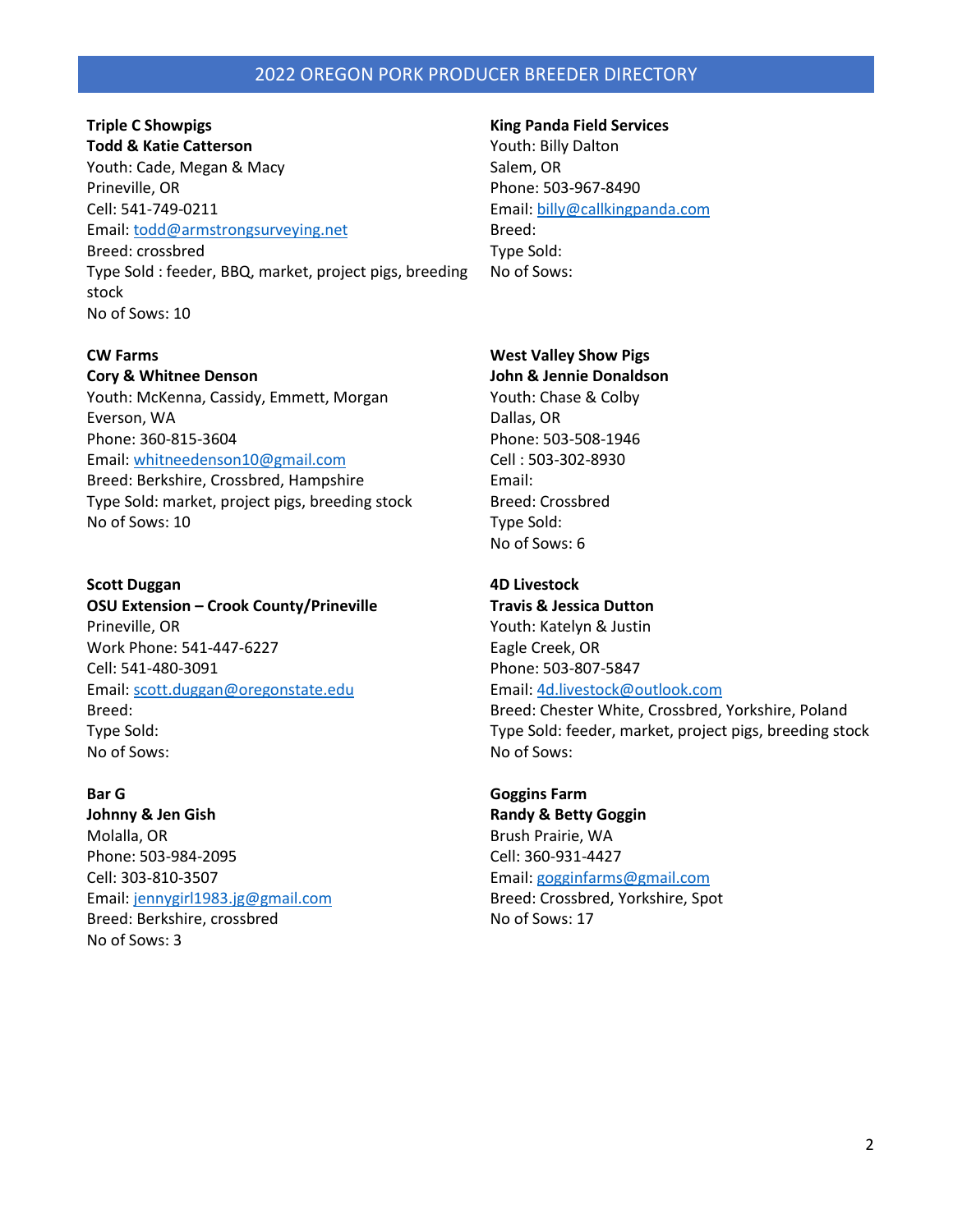### **West Coast Show Pigs**

**Greg & Susan Gonzalez** Central Point, OR Cell: 541-261-7082 Email[: westcoastshowpigs@gmail.com](mailto:westcoastshowpigs@gmail.com) Breed: Crossbred, Duroc, York Type Sold: market, project pigs, boar stud No of Sows:

**Dallas Headley** Lebanon, OR Phone: 541-735-5421 Email[: funousfarmfamily@gmail.com](mailto:funousfarmfamily@gmail.com) Breed: Crossbred, Duroc, York Type Sold: Breeding stock, market, project pigs No of Sows: 3

**5HR Farms – Hurley Family Jack, Nicki, Cooper & ---** Youth: Brylee Albany, OR Jack: 541-740-3954 Nicki: 541-740-1686 Cooper: 541-602-9845 Email[: jngchurley@comcast.net](mailto:jngchurley@comcast.net) Breed : Crossbred, Duroc, Spot Type Sold: project pigs No of Sows: 10

**Emily Lindquist** Redmond, OR Phone: 541-408-7588 Email[: jessical@bendbroadband.com](mailto:jessical@bendbroadband.com) Breed: Type Sold: market, project pigs No of Sows:

**99 Show Swine Keri Guthrie** Youth: Reece Sandburg Roseburg, OR Cell: 541-621-9109 Email: [keriguthrie@outlook.com](mailto:keriguthrie@outlook.com) Breed: Crossbred No of Sows: 1

### **DBL H Squared Andrew & Laura Helms**

Youth: Ashten & Tristan Klamath Falls, OR Phone: 541-539-9091 Cell: 541-539-9092 Email: [Lna.helms@gmail.com](mailto:Lna.helms@gmail.com) Breed: Type Sold: No of Sows:

**Justice Show Stock & Swine Service Robert, Leesa & Logan Justice** Scio, OR Cell: 503-551-1901 Email: [chief.rjustice@gmail.com](mailto:chief.rjustice@gmail.com) Breed: Crossbred, Duroc Type Sold: feeder, BBQ, market, project pigs, breeding stock, boar stud No of Sows: 6

# **Western Hog Services**

**Wynn & Kathy Mayfield** Clackamas, OR Phone: 971-275-2768 Email: [westernhogservices@gmail.com](mailto:westernhogservices@gmail.com) Breed: Type Sold: No of Sows: